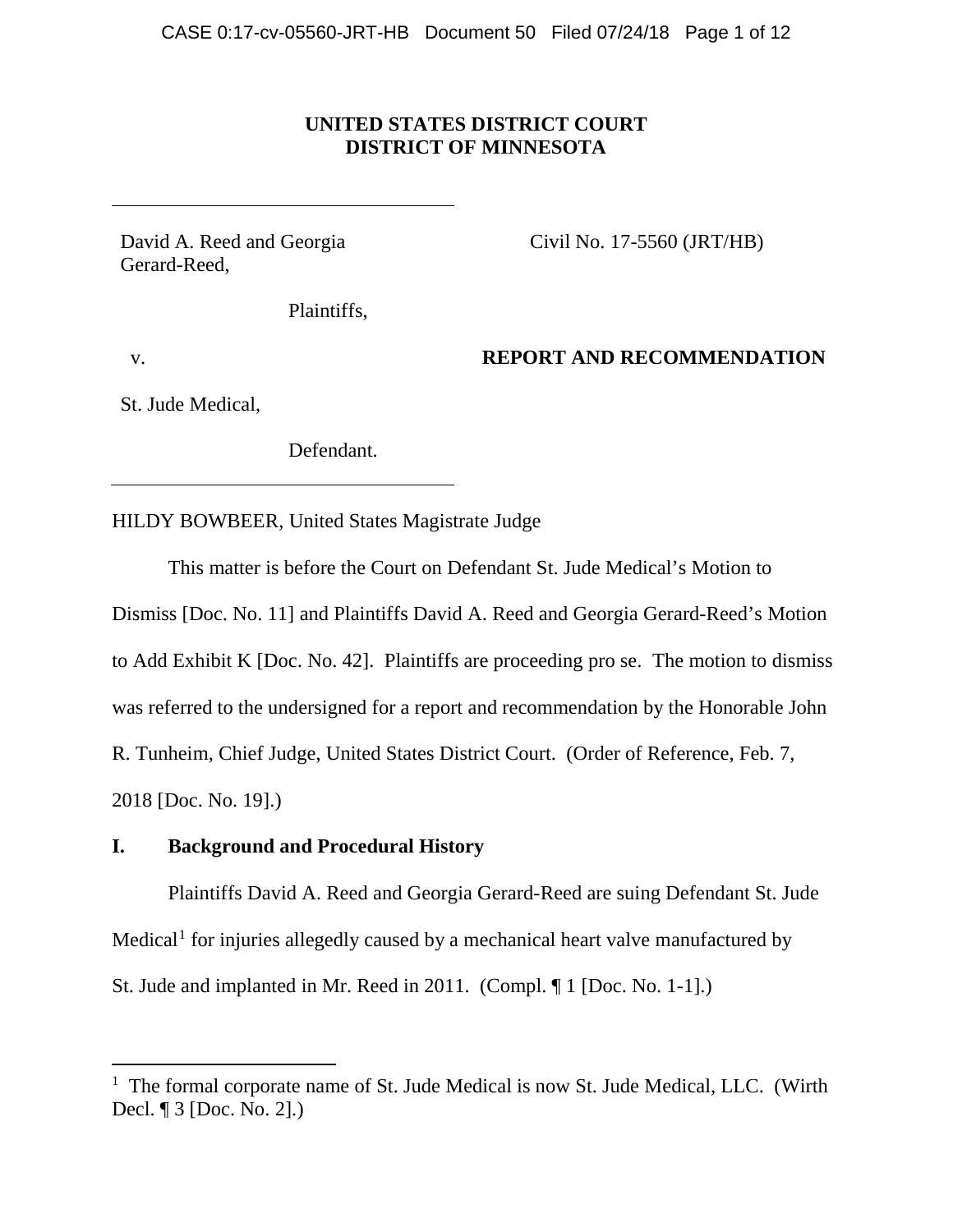### **A. Allegations in the Complaint**

Plaintiffs allege the following facts in their complaint. Five years after a St. Jude mechanical heart valve was implanted in Mr. Reed, he experienced heart and lung complications, including a heart attack. (Compl. ¶¶ 2-3.) One of his providers opined that the heart valve was not defective, but another provider opined it was leaking and should be repaired or replaced. (*Id.* ¶¶ 3-4.) A third provider agreed the valve was leaking and recommended that the mechanical valve be replaced with a tissue valve. (*Id.* ¶ 5.) Mr. Reed was scheduled to undergo surgery in December 2017 to replace the heart valve. (*Id.*)

Though Plaintiffs describe the valve as "defective" in the complaint (*id.* ¶ 4), they do not identify a particular defect in design, manufacture, or warnings, nor do they use words that would specify a particular theory of liability or cause of action (*e.g.,* strict liability, negligence, breach of warranty, fraud, or misrepresentation). Plaintiffs are seeking \$4,000,000 in damages, plus \$20,000 a year for the remainder of Mr. Reed's life. (*Id.* at 2.)

## **B. St. Jude's Notice of Removal and Motion to Dismiss**

St. Jude removed the case from Ramsey County District Court to the United States District Court for the District of Minnesota on the basis of diversity jurisdiction. (Ntc. Removal ¶ 3 [Doc. No. 1].) On February 1, 2018, St. Jude filed a motion to dismiss pursuant to Federal Rule of Civil Procedure 12(b)(6), seeking dismissal on the grounds of express preemption under 21 U.S.C. § 360k(a) and *Riegel v. Medtronic, Inc.*, 552 U.S. 312, 322 (2008); implied preemption under 21 U.S.C. § 337(a) and *Buckman Co. v.*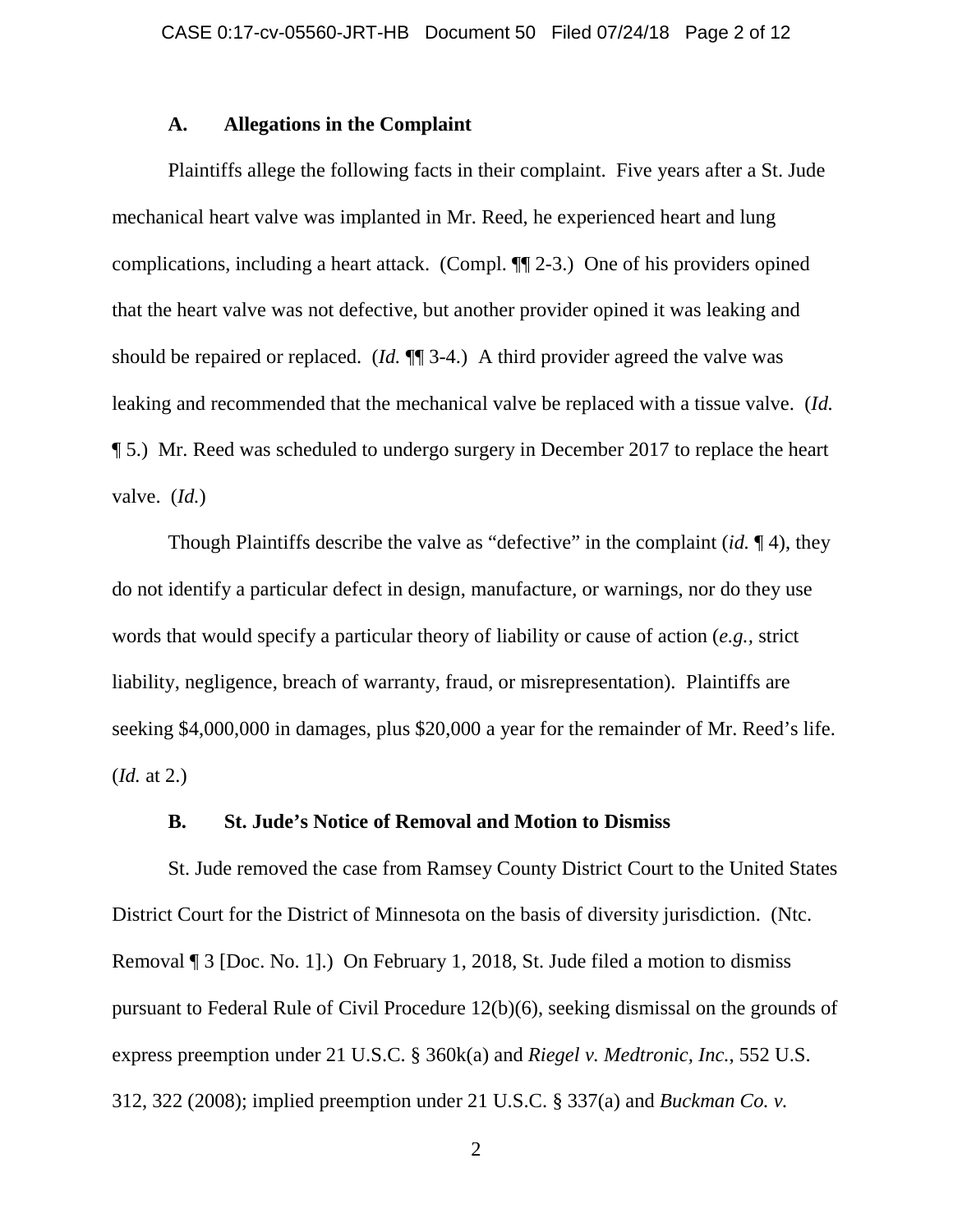*Plaintiffs' Legal Committee*, 531 U.S. 341 (2001); and failure to state a claim on which relief can be granted. (Def.'s Mot. Dismiss [Doc. No. 11]; Def.'s Mem. Supp. Mot. Dismiss at 1-3 [Doc. No. 14].)

Plaintiffs filed an opposition to the motion to dismiss, but did not address Defendant's legal arguments. (Pls.' Mot. Deny Mot. at 1 [Doc. No. 20]; David Reed Aff. [Doc. No. 21].) Instead, Plaintiffs accused St. Jude of committing "medical fraud" by directing a medical facility, Wilmington Health, to perform a scan "off the record for their benefit to see how severe the damage was." (David Reed Aff. at 2.) Mr. Reed further claims that the scan was not provided to his doctor and that Wilmington Health denies the scan was even performed. (*Id.*)

The hearing on the motion to dismiss was originally scheduled on May 2, 2018, but was rescheduled at Plaintiffs' request to May 30, 2018, and was postponed again at Plaintiffs' request to June 22, 2018.

### **C. Plaintiffs' Motion to Add Exhibit K and Other Filings**

On April 13, 2018, Plaintiffs filed an unsolicited, supplemental response to the motion to dismiss. [Doc. Nos. 30-36.] In that filing, Plaintiffs asked the Court to invalidate the premarket approval of the St. Jude mechanical heart valve at issue on the basis that the FDA did not perform studies on left-handed individuals. Plaintiffs also repeat the accusation of "medical fraud." (Pls.' Request ¶ 2.)

On May 18, 2018, Plaintiffs filed a motion to add Exhibit K, a purported "confession of guilt" by St. Jude. [Doc. No. 42.] The document designated as Exhibit K is a typewritten statement that is not signed or sworn and appears to be drafted by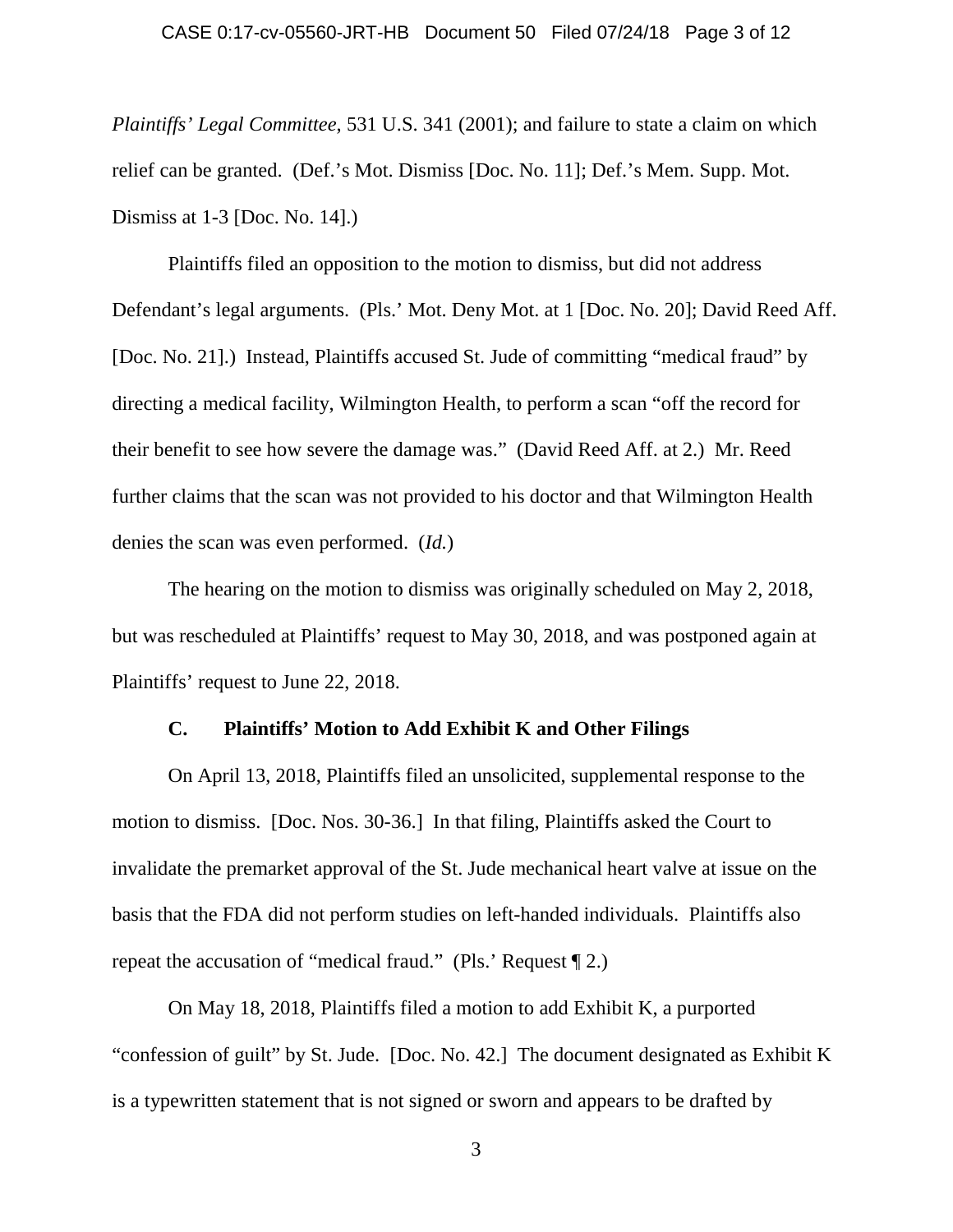Mr. Reed. [Doc. No. 43.] Submitted with the typewritten statement is a letter from Farah Tabibkhoei, an attorney with the law firm of Reed Smith LLP. [Doc. No. 44.] Reed Smith LLP represents Abbott Laboratories, the parent company of St. Jude. [Doc. No. 44.] St. Jude opposes the motion to add Exhibit K to the record. [Doc. No. 47.]

### **II. Discussion**

### **A. Legal Standards**

On a motion to dismiss filed pursuant to Federal Rule of Civil Procedure 12(b)(6), the Court "must take the well-pleaded allegations of the complaint as true, and construe the complaint, and all reasonable inferences arising therefrom, most favorably to the pleader." *Morton v. Becker*, 793 F.2d 185, 187 (8th Cir. 1986). "To survive a motion to dismiss, a complaint must contain sufficient factual matter, accepted as true, to 'state a claim to relief that is plausible on its face.'" *Ashcroft v. Iqbal*, 556 U.S. 662, 678 (2009) (quoting *Bell Alt. Corp. v. Twombly*, 550 U.S. 544, 570 (2007)). A claim is facially plausible "when the plaintiff pleads factual content that allows the court to draw the reasonable inference that the defendant is liable for the misconduct alleged." *Id.*

Generally, a court may not consider matters outside the pleadings in assessing the sufficiency of a complaint under the Rule 12(b)(6) standard. *Porous Media Corp. v. Pall Corp.*, 186 F.3d 1077, 1079 (8th Cir. 1999) (citations omitted). A court may make exceptions to this rule for matters of public record, materials "necessarily embraced by" the complaint, and exhibits submitted with the complaint. *Id.* (citations omitted).

A court has the duty to construe liberally a pro se party's pleadings. *Estelle v. Gamble*, 429 U.S. 97, 106 (1976). But, although courts "grant deference to pro se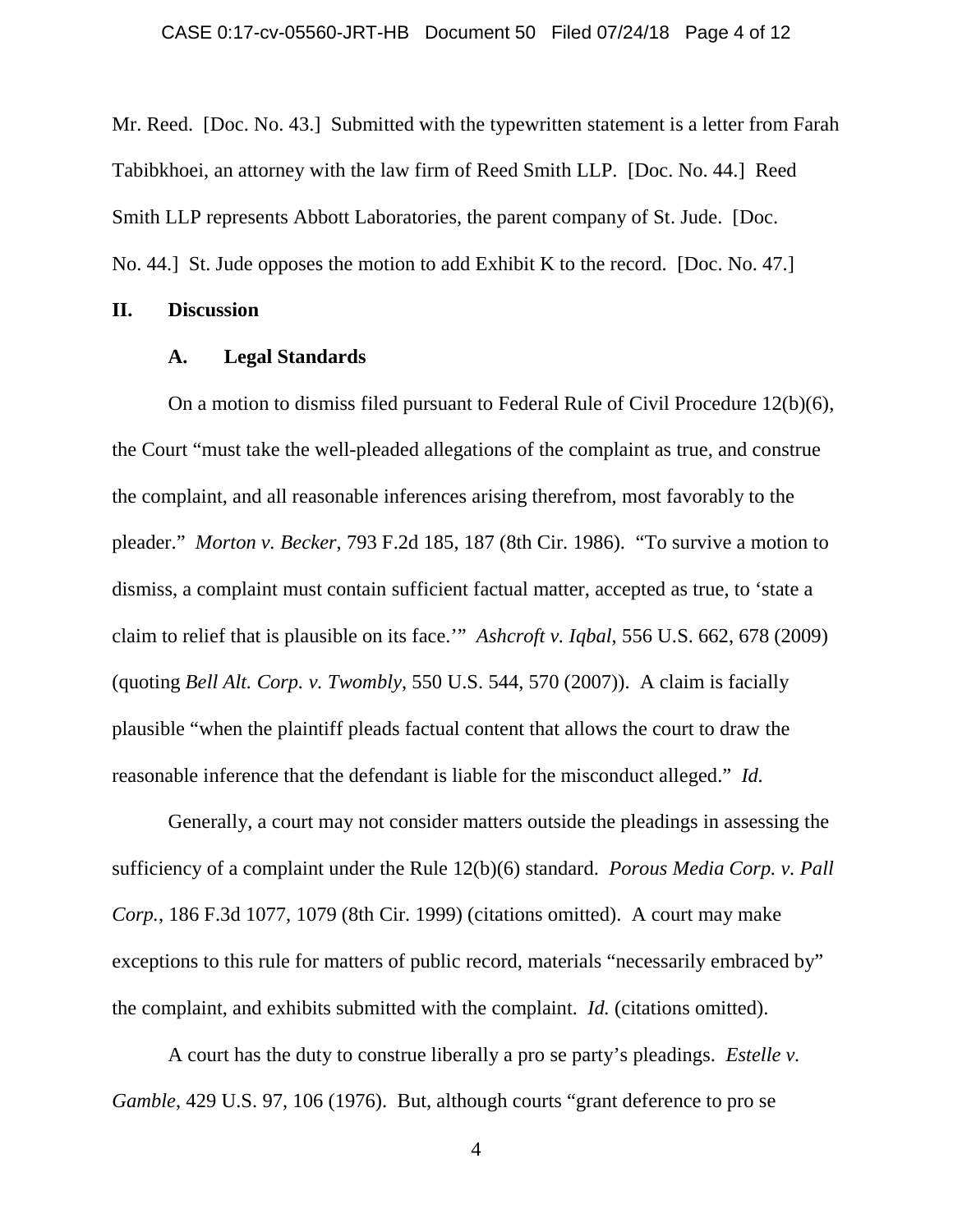#### CASE 0:17-cv-05560-JRT-HB Document 50 Filed 07/24/18 Page 5 of 12

litigants, the court will not assume the role of advocate for the pro se individual and the court will not allow defective or insufficiently pled pro se claims to proceed." *Sneh v. Bank of N.Y. Mellon*, No. 12-cv-954 (MJD/JSM), 2012 WL 5519690, at \*5 (D. Minn. Oct. 30, 2012), *R. & R. adopted*, 2012 WL 5519682 (D. Minn. Nov. 14, 2012).

## **B. Express Preemption**

St. Jude argues that the product defect claim alleged in Plaintiffs' complaint is expressly preempted under 21 U.S.C. § 360k(a) and *Riegel v. Medtronic, Inc.*, 552 U.S. 312, 322 (2008). St. Jude has submitted materials outside the pleadings to show that the mechanical heart valve at issue was approved through the Food and Drug Administration's ("FDA") Premarket Approval ("PMA") process. (Wells Decl. Exs. 1, 2.) Plaintiffs do not dispute that the device at issue was approved through the PMA process, and the Court will consider the materials attached to the Wells declaration as matters of public record. Alternatively, the Court takes judicial notice of the FDA's PMA. *See Blankenship v. Medtronic, Inc.*, 6 F. Supp. 3d 979, 984 n.1 (E.D. Mo. 2014).

The express preemption provision of the Medical Device Amendments ("MDA") to the Food, Drug, and Cosmetic Act ("FDCA") provides that no state may establish "any requirement . . . which is different from, or in addition to" a federal requirement, and "which relates to the safety or effectiveness of the device." 21 U.S.C. § 360k(a). This provision operates as a broad preemption of state-law claims that purport to challenge the safety or performance of a PMA device but that add to or otherwise differ from federal requirements. *Riegel v. Medtronic, Inc.*, 552 U.S. 312, 322, 330 (2008). The MDA do not, however, "prevent a State from providing a damages remedy for claims premised on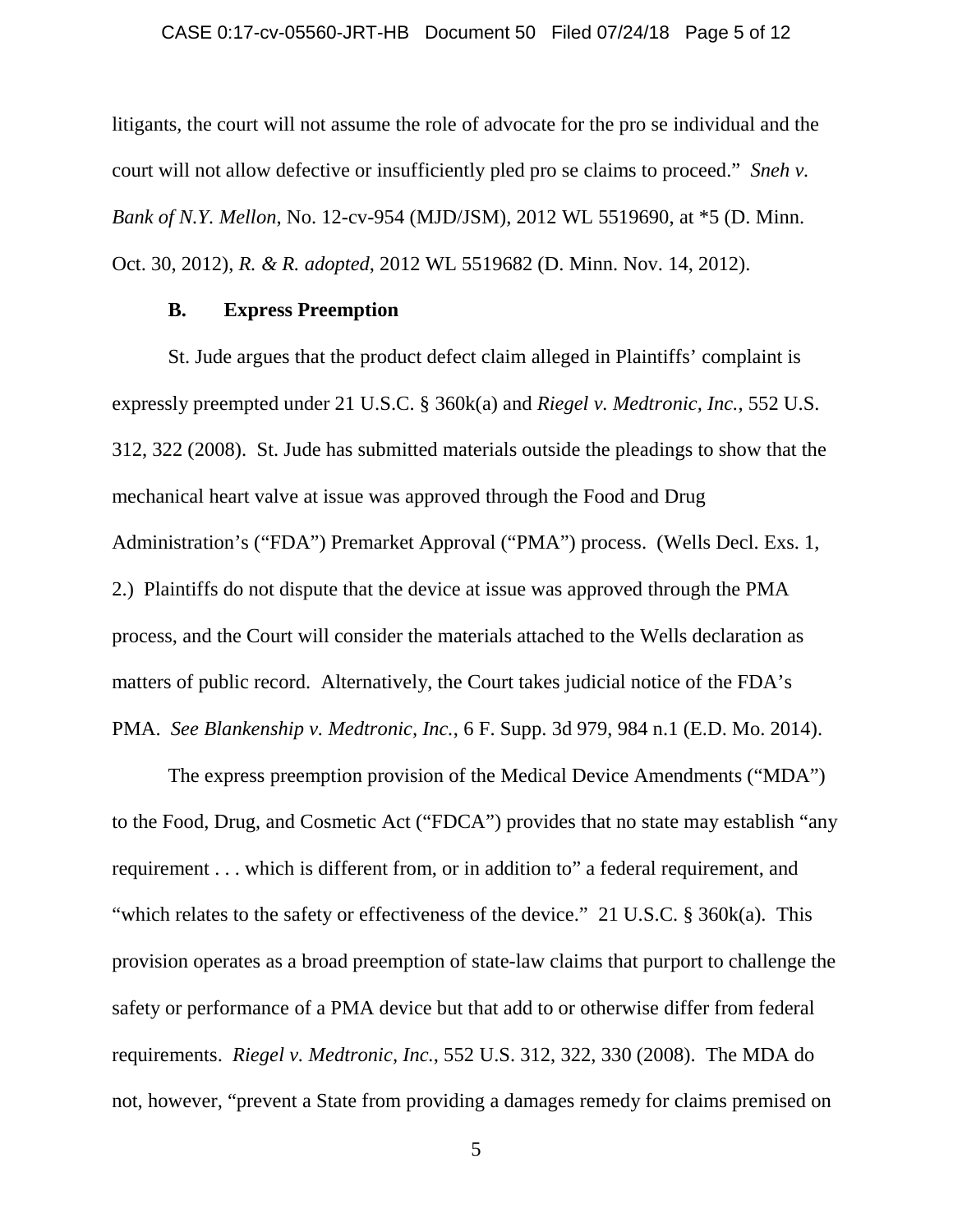#### CASE 0:17-cv-05560-JRT-HB Document 50 Filed 07/24/18 Page 6 of 12

a violation of FDA regulations"; in that circumstance, the state duties are parallel to the federal requirements. *Riegel*, 552 U.S. at 330 (quoting *Medtronic, Inc. v. Lohr*, 518 U.S. 470, 495 (1996)).

The test for express preemption is two-part: (1) "whether the Federal Government has established requirements applicable to" the device, and if so, (2) whether the "common-law claims are based upon [a state's] requirements with respect to the device that are 'different from, or in addition to,' the federal ones, and that relate to safety and effectiveness." *Id.* at 321-22. With respect to the first factor, *Riegel* established as a matter of law that the PMA of a medical device necessarily imposes requirements under the MDA that are applicable to the specific device. 552 U.S. at 322-23. The first express preemption factor is therefore satisfied here because the FDA has imposed requirements through the PMA process that are applicable to the medical device at issue.

As to the second factor, *Riegel* described the inquiry as whether the state-law claim relies on "any requirement" of state law "that is 'different from, or in additional to,' federal requirements." *Id.* at 323. Thus, any state law cause of action that would impose requirements concerning the safety or effectiveness of a PMA device that are "different from, or in addition to" the requirements imposed by federal law are expressly preempted. *Riegel*, 552 U.S. at 321. *Riegel* recognized that state-law claims for negligence, strict liability, and breach of implied warranty impose different or additional "common-law duties" requirements and are preempted by federal requirements. *Id.* at 323-24, 327-28. Since *Riegel*, courts have determined that state law claims of failure to warn, design defect, manufacturing defect, negligence per se, breach of express warranty,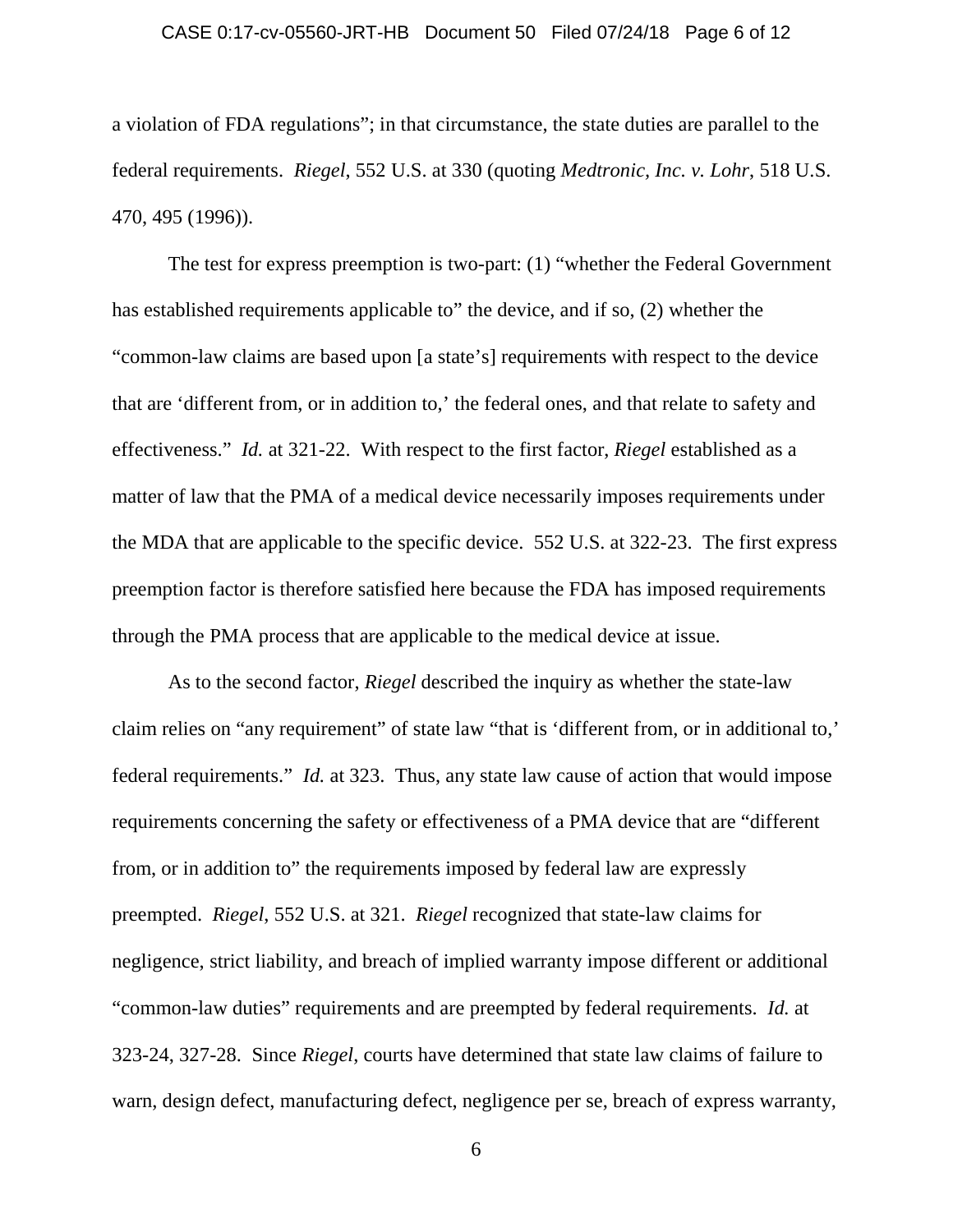#### CASE 0:17-cv-05560-JRT-HB Document 50 Filed 07/24/18 Page 7 of 12

misrepresentation, fraud, false advertising, and consumer fraud are also expressly preempted. *See In re Medtronic, Inc., Sprint Fidelis Leads Prods. Liab. Litig.*, 623 F.3d 1200, 1205-08 (8th Cir. 2010) (finding failure to warn, design defect, manufacturing defect, and breach of express warranty claims preempted); *Morton v. Medtronic, Inc.*, No. 14-cv-3263 (DWF/JJK), 2015 WL 12778750, at \*1, \*4-6 (D. Minn. Jan. 5, 2015), *R. & R. adopted*, 2015 WL 12780468 (D. Minn. Feb. 19, 2015) (finding negligence, strict liability, breach of express warranty, breach of implied warranty, misrepresentation, fraud, false advertising, and consumer fraud preempted); *In re Medtronic, Inc. Sprint Fidelis Leads Prods. Liab. Litig.*, 592 F. Supp. 2d 1147, 1157-64 (D. Minn. 2009) (finding negligence per se, breach of implied warranty, breach of express warranty, manufacturing defect, design defect, and failure to warn claims preempted), *aff'd*, 623 F.3d 1200. Indeed, the only state-law claims that are *not* preempted are those "alleging that a manufacturer failed to adhere to the specifications imposed by a device's PMA." *In re Medtronic*, 592 F. Supp. 2d at 1152. "Such claims are not preempted because they merely 'parallel' federal requirements—that is, they do not add to or differ from federal requirements, which is the cornerstone of FDCA preemption." *Id.* (citing *Riegel*, 552 U.S. at 330).

Here, Plaintiffs allege in their complaint that the medical device was defective, but they do not identify the state-law cause or causes of action for which they are suing. At the hearing, Mr. Reed mentioned breach of warranty, design defect, manufacturing defect, failure to warn, false advertising, and fraud as possible underlying causes of action; there are also accusations of fraud elsewhere in the record. But nowhere in the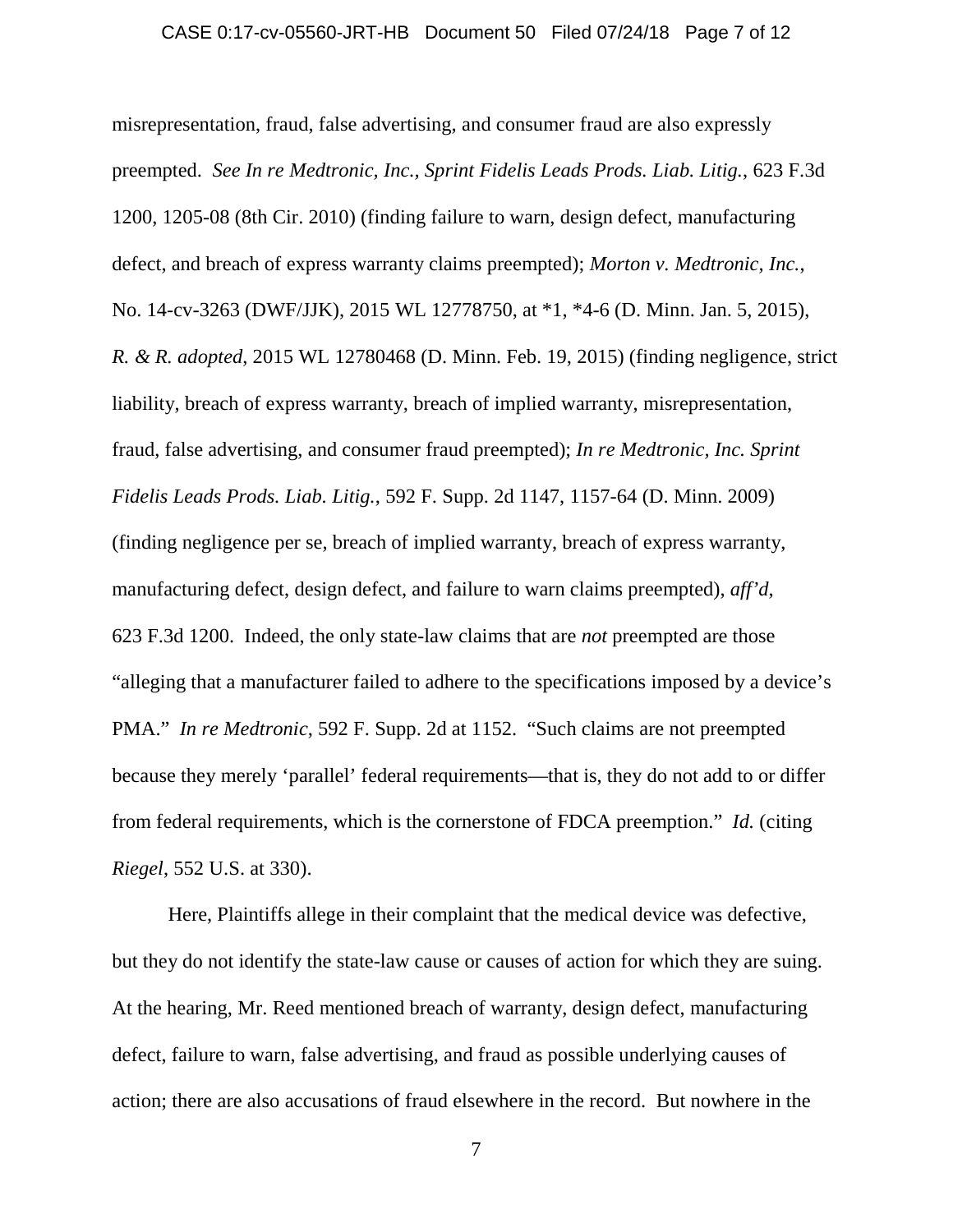#### CASE 0:17-cv-05560-JRT-HB Document 50 Filed 07/24/18 Page 8 of 12

complaint, in the written response to this motion, or even in his oral argument, did Mr. Reed describe how the alleged defect violates a specification of the device's PMA. Without, for example, an allegation that St. Jude violated a specific manufacturing or labeling requirement imposed by the FDA, Plaintiffs' existing or prospective claims are expressly preempted. *See Zaccarello v. Medtronic, Inc.*, 38 F. Supp. 3d 1061, 1067 (W.D. Mo. 2014).

Rather, Plaintiffs' action is based simply on the premise that because the mechanical heart valve leaked and had to be replaced sooner than Plaintiffs (and perhaps their doctors) expected, it must have been defective. Simply alleging that a product was defective or that it malfunctioned, without alleging how a federal requirement was violated, does not state a plausible claim for relief. *See In re Medtronic*, 592 F. Supp. 2d at 1158. Consequently, Plaintiffs' claims for breach of warranty, design defect, manufacturing defect, failure to warn, and false advertising are expressly preempted. Plaintiffs' fraud claim, which does not relate to the valve itself or the PMA process but rather to St. Jude's alleged attempt to obtain a scanned image of his heart valve, is not expressly preempted.

The above discussion also forecloses Plaintiffs' arguments during the hearing that the FDA did not adequately study left-handed individuals or individuals with AB negative blood as part of the PMA. "[A] valid parallel claim cannot challenge the [PMA] process itself or the requirements imposed by the FDA pursuant to that process." *Raab v. Smith & Nephew, Inc.*, 150 F. Supp. 3d 671, 687 (S.D.W. Va. 2015) (citing *In re Medtronic*, 623 F.3d at 1206).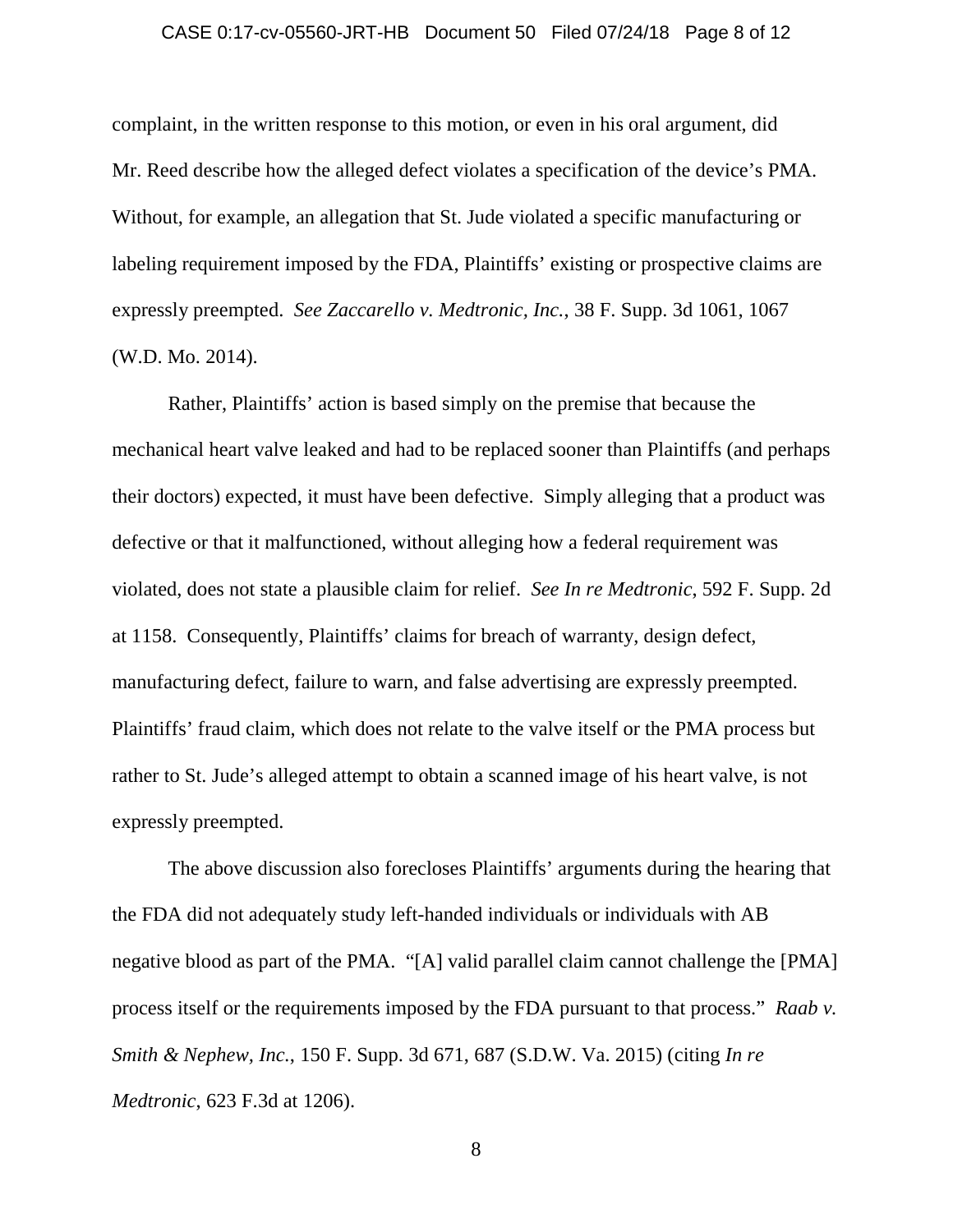#### CASE 0:17-cv-05560-JRT-HB Document 50 Filed 07/24/18 Page 9 of 12

In sum, the Court recommends that—to the extent any particular claims can be sussed from the existing complaint—Plaintiffs' claims be dismissed with prejudice because it is not likely that Plaintiffs could allege additional facts that would save the claims. *See Jackson v. Walgreens Co.*, No. 16-0398 (JRT/FLN), 2016 WL 4212258, at \*2 (D. Minn. Aug. 10, 2016). To the extent any of Plaintiffs' filings or oral arguments could be construed as a motion for leave to amend, the Court recommends that leave be denied because amendment would be futile.

### **C. Implied Preemption**

St. Jude argues that Plaintiffs' claims are also subject to implied preemption under 21 U.S.C. § 337(a). The MDA provides that all actions to enforce FDCA requirements "shall be by and in the name of the United States." 21 U.S.C. § 337(a). In *Buckman Co. v. Plaintiffs' Legal Committee*, the Supreme Court remarked that "it is the Federal Government rather than private litigants who are authorized to file suit for noncompliance with the medical device provision. 531 U.S. 341, 349 n.4 (2001). Thus, if a state law claim exists solely because of a federal requirement, it is impliedly preempted. *Id.* at 353. Stated another way, to avoid implied preemption under *Buckman*, Plaintiffs' claim must be based on a state tort law that predated the FDCA and that would have given rise to liability even if the FDCA had never been enacted. *See Riley v. Cordis Corp.*, 625 F. Supp. 2d 769, 777 (D. Minn. 2009).

St. Jude cites two cases for the general proposition that claims for fraud and failure to warn are impliedly preempted. In *Kinetic Co. v. Medtronic, Inc.*, the plaintiff premised the failure to warn claim on the defendant's violation of an FDCA regulation. No. 08-cv-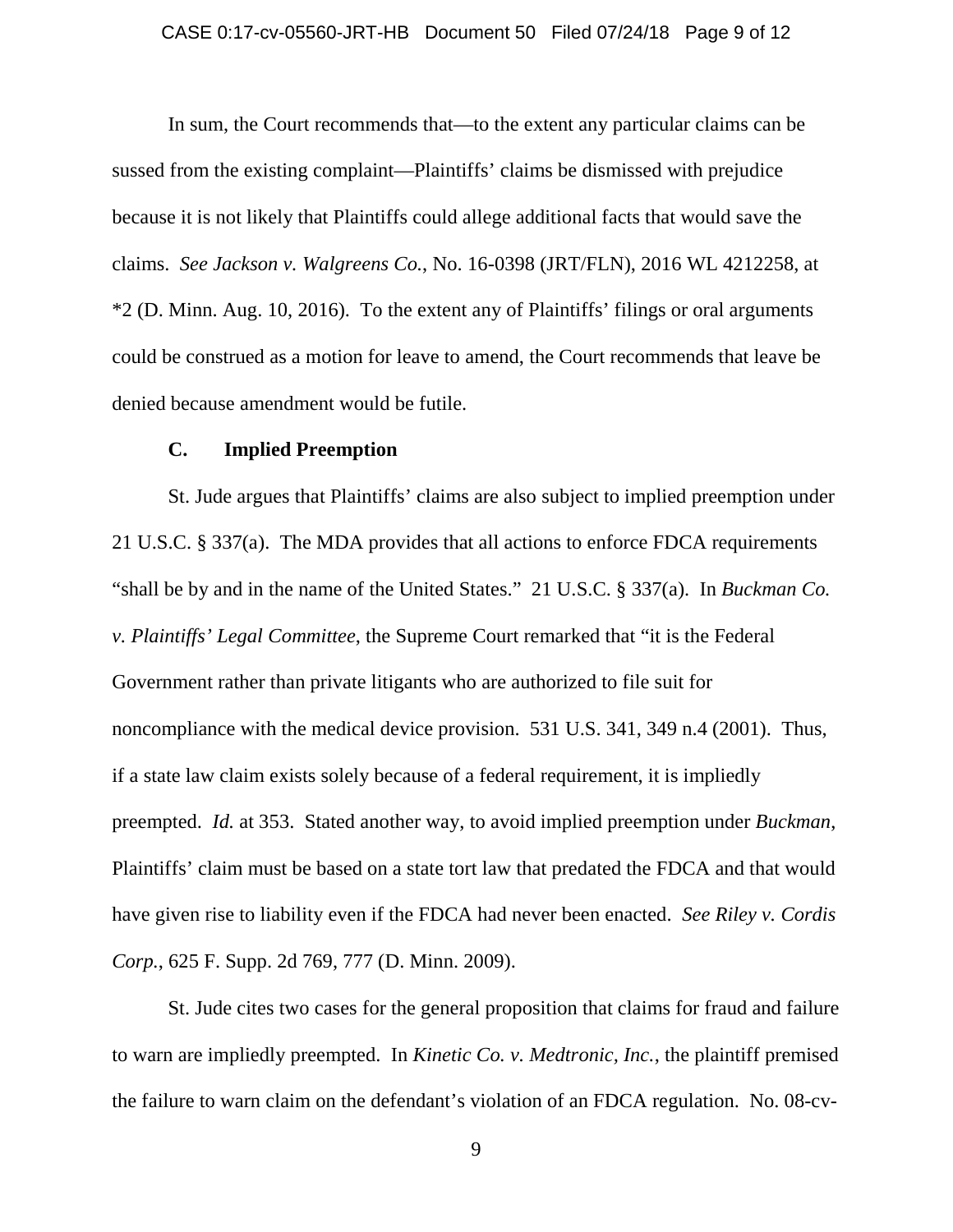#### CASE 0:17-cv-05560-JRT-HB Document 50 Filed 07/24/18 Page 10 of 12

6062 (PJS/AJB), 2011 WL 1485601, at \*3 (D. Minn. Apr. 19, 2011). The court characterized the claim as "simply an attempt by private parties to enforce the MDA," which was impliedly preempted under *Buckman*. *Id.* (quoting *In re Medtronic*, 623 F.3d at 1205-06). At the hearing on the motion to dismiss in this case, Mr. Reed said that his failure to warn claim was based on St. Jude's failure to warn left-handed individuals that their electromagnetic fields were different from left-handed individuals. This prospective claim is not based on a violation of the FDCA, and thus, it is not impliedly preempted.

In *Riley v. Cordis Corp.*, the court found impliedly preempted a claim that "but for the defendant's fraudulent statements to the FDA, the [device] would not have been approved." 625 F. Supp. 2d 769, 777 (D. Minn. 2009). Here, Plaintiffs do not accuse St. Jude of committing fraud during the PMA process, but of committing fraud to obtain a scanned image of his heart years after the device at issue was implanted. This claim does not relate to the PMA process, to any requirements imposed by the MDA, or to the safety or effectiveness of the device. Therefore, the claim is not subject to implied preemption.

#### **D. Failure to State a Claim**

St. Jude's third basis for dismissal is that Plaintiffs have not adequately pleaded a plausible claim for relief. St. Jude argues that Plaintiffs have neither identified a particular cause of action nor pleaded facts sufficient to state a claim for relief. In light of the Court's conclusion that Plaintiffs' actual or potential claims for breach of warranty, design defect, manufacturing defect, failure to warn, and false advertising are expressly preempted, the Court addresses only the plausibility of the prospective fraud claim raised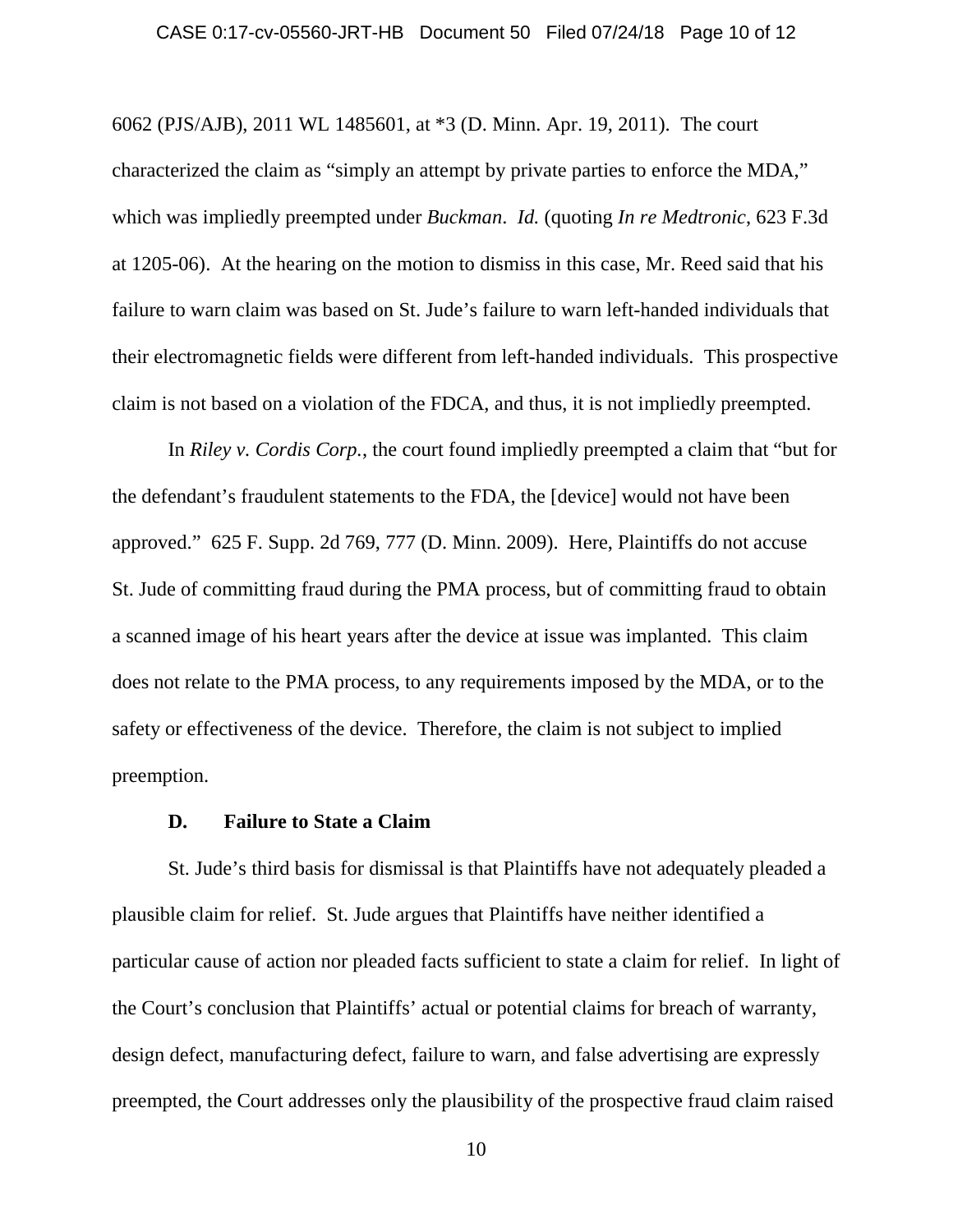by Plaintiffs in response to the instant motion.

Plaintiffs accuse St. Jude of committing fraud by directing a medical facility to perform a scan of Mr. Reed's heart for St. Jude's sole benefit and without providing the results to Mr. Reed. These allegations are not included in the complaint, but set forth elsewhere in the record. To the extent the allegations could be construed as a request to amend the complaint, the Court finds that amendment would be futile and recommends that leave to amend be denied.

To state a claim of fraud under Minnesota law, Plaintiffs must allege that St. Jude

made a false representation of a past or present fact, susceptible of knowledge, knowing it to be false or without knowing whether it was true or false, with the intention of inducing the plaintiffs to act in reliance upon it or under such circumstances that plaintiffs were justified in so acting and was thereby deceived or induced to so act to their damage.

*Thompson v. Campbell*, 845 F. Supp. 665, 681 (D. Minn. 1994) (quoting *Davis v. Re-Trac Mfg. Corp.*, 276 Minn. 116, 117 (1967)). Plaintiffs have not described the false representation allegedly made by St. Jude, alleged that St. Jude made the statement without knowing whether it was true or false, alleged that St. Jude intended for Plaintiffs to rely on the statement, alleged that Plaintiffs actually relied on the statement, or alleged that Plaintiffs were damaged by their reliance. Consequently, the fraud claim—if actually pleaded—could not withstand a Rule 12(b)(6) motion to dismiss.

# **E. Plaintiffs' Motion to Add Exhibit K**

The Court recommends that Plaintiffs' motion to add Exhibit K be denied. The typewritten statement is neither signed nor sworn. In addition, the statement and the letter are materials outside the pleadings that should not be considered on a motion to